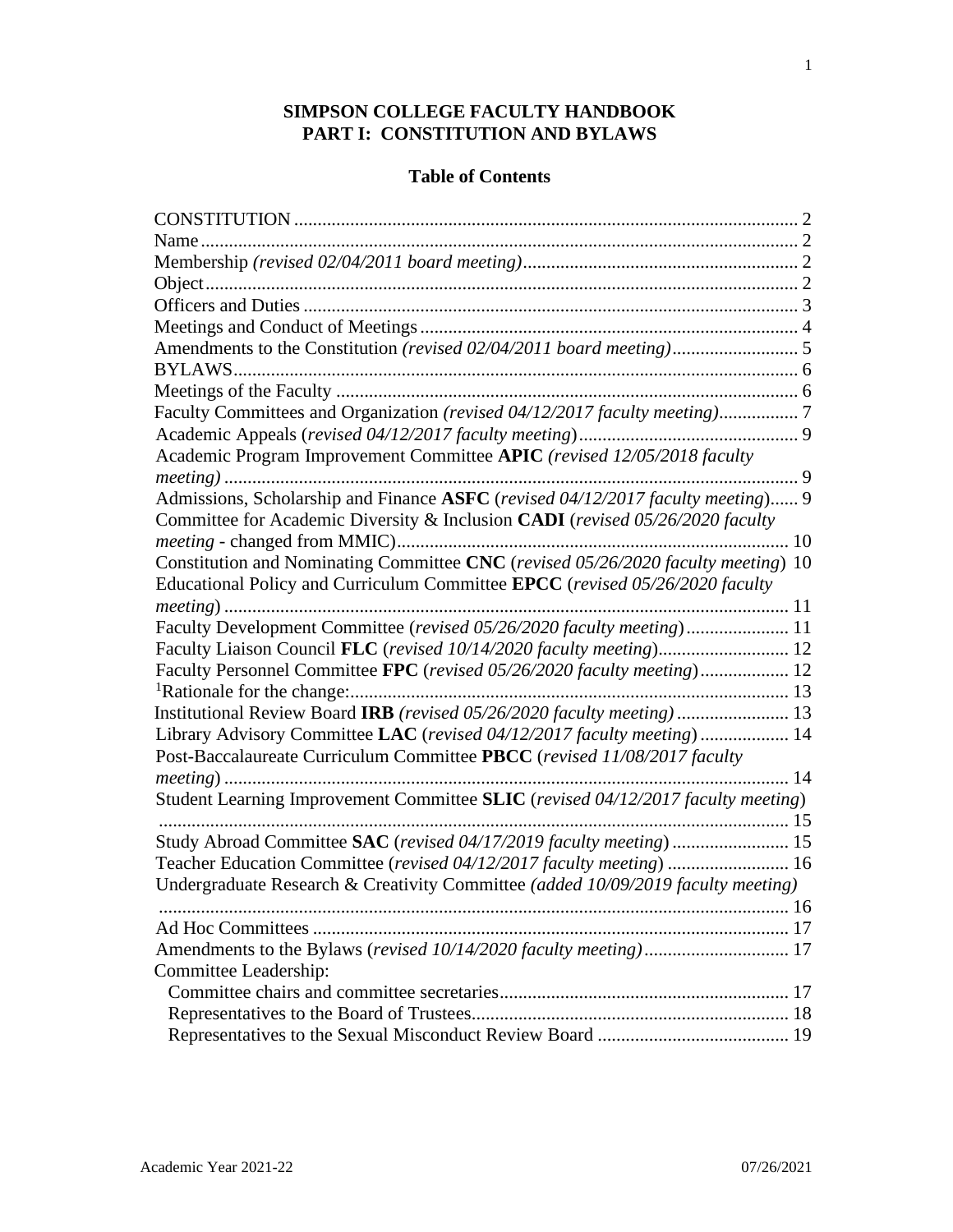## **SIMPSON COLLEGE FACULTY HANDBOOK PART I: CONSTITUTION & BYLAWS**

### **CONSTITUTION**

## *Article I*

### **Name**

Section 1. The organization shall be known as the Faculty of Simpson College.

## *Article II*

### **Membership** *(revised 02/04/2011 board meeting)*

Section 1. The faculty consists of the president of the college, the academic dean and faculty holding contracts described in Part II, Section 2 of the Simpson College Faculty Handbook.

Section 2. Only full-time faculty holding contracts described in Section 2.1.1 have voting rights in full faculty meetings. Voting rights at the department level are established by the department.

## *Article III*

## **Object**

The object of the faculty is to discharge efficiently and effectively the following responsibilities:

Section 1. The faculty shall have primary responsibility for determining the academic policies of the college. This responsibility includes concern for such matters as courses of instruction, standards, degrees, requirements for admission, retention, and graduation.

Section 2. A deep and abiding concern for academic freedom is of paramount importance to the determination of a sound academic policy. Therefore, the primary responsibility of the faculty for the determination of the academic policy of Simpson College carries with it certain responsibilities with respect to academic freedom. First, the faculty is charged with the responsibility of maintaining a climate of academic freedom throughout the Simpson College community. Second, the individual faculty member must accept the obligations imposed on him or her by the climate of academic freedom. Specifically, this means:

- Each faculty member is entitled to freedom in exercising his/her responsibilities in the classroom.
- The faculty member is entitled to freedom in research and to the enjoyment of the results of such research, subject to adequate performance of his/her other academic duties. Contract research undertaken for pecuniary return should not be undertaken without consultation with the dean for academic affairs.
- The faculty member is a citizen, a member of a learned profession, and a representative of Simpson College. When he/she speaks or writes as a citizen, the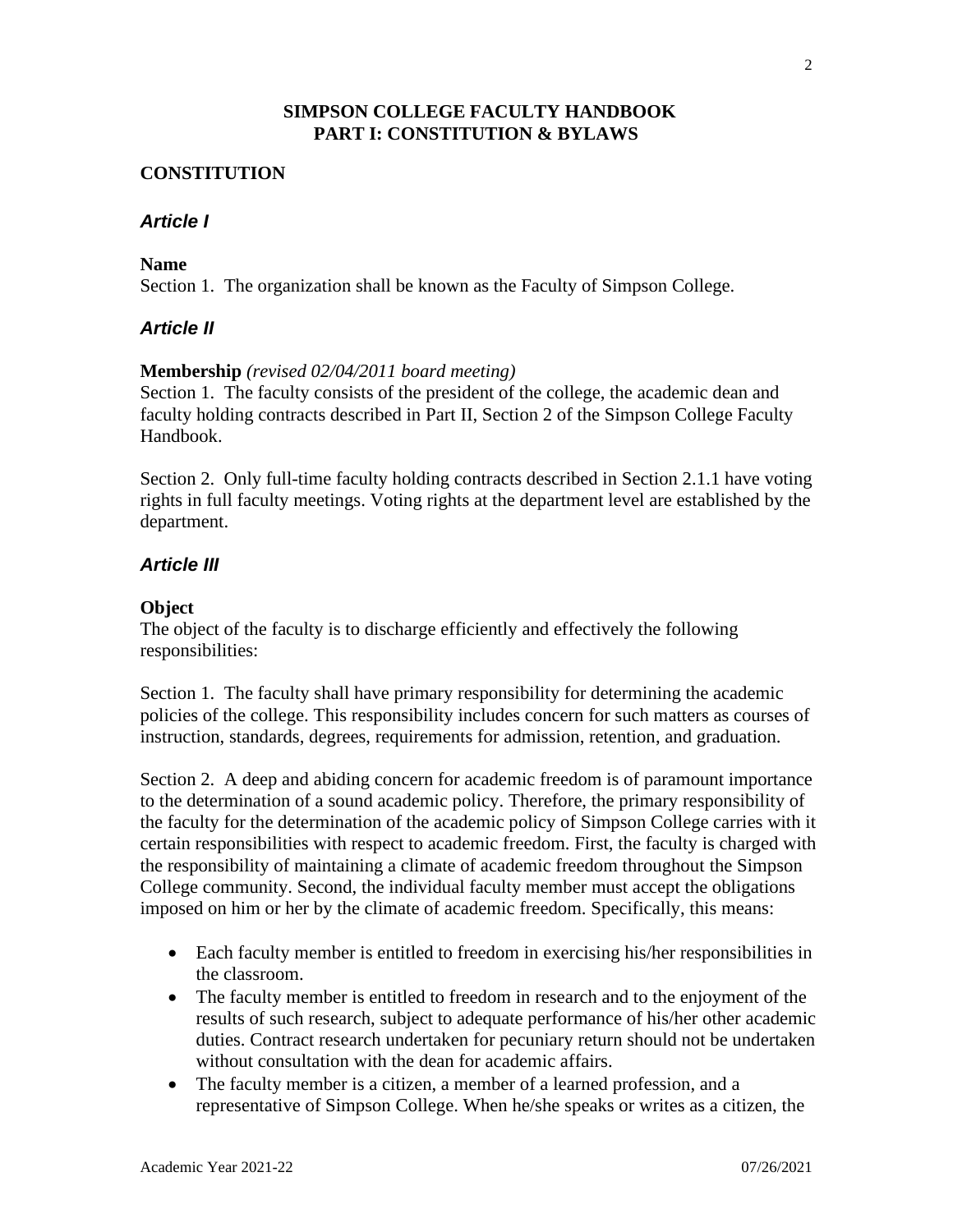faculty member is free from institutional censorship or discipline, but his/her position in the community imposes a special obligation on him/her. As a person of learning and as an educator, he/she should remember that the public may judge one's profession and Simpson College by one's statements. Hence, the faculty member should at all times be accurate, show respect for the right of others to express their opinions, and make every effort when speaking or writing as a private citizen to indicate that he/she is not an institutional spokesman.

Section 3. The faculty shall have broad responsibilities for the life of the college community and the preservation of a "climate of learning."

Section 4. The faculty shall have responsibility for making recommendations to the president concerning personnel policies affecting its own members.

## *Article IV*

### **Officers and Duties**

Section 1. Chairperson of the Faculty

The president of the college is the chairperson of the faculty. He/she presides at faculty meetings and serves as an ex officio member on all faculty committees. The chairperson of the faculty shall have a secretary keep minutes of the proceedings of all faculty meetings.

#### Section 2. Vice Chairperson of the Faculty

The dean for academic affairs is the vice-chairperson of the faculty. He/she shall preside at faculty meetings in the absence of the chairperson; serve as an ex officio member on all faculty committees; act as custodian of the constitution and provide true copies of the current constitution to the members of the faculty.

Section 3. Faculty Secretary *(secretary/social secretary combined board meeting 05/13/2016)* The Faculty Secretary shall work with the Administrative Assistant to the Dean in the production of the minutes of the proceedings of all faculty meetings. The Administrative Assistant to the Dean will take the minutes and prepare a draft which the Faculty Secretary shall proofread for accuracy and clarity prior to the minutes being made available for faculty approval. If the Administrative Assistant to the Dean is unable to attend a faculty meeting, the Faculty Secretary shall be responsible for taking and preparing the minutes. The minutes shall be posted to the faculty portal at least 72 hours prior to the next regular meeting of the faculty. The Faculty Secretary shall be nominated by the constitution and nominating committee at the March faculty meeting for a vote at the April faculty meeting.

The Faculty Secretary, with the assistance of the Administrative Assistant to the Dean, shall also be responsible for all social and courtesy obligations of the faculty.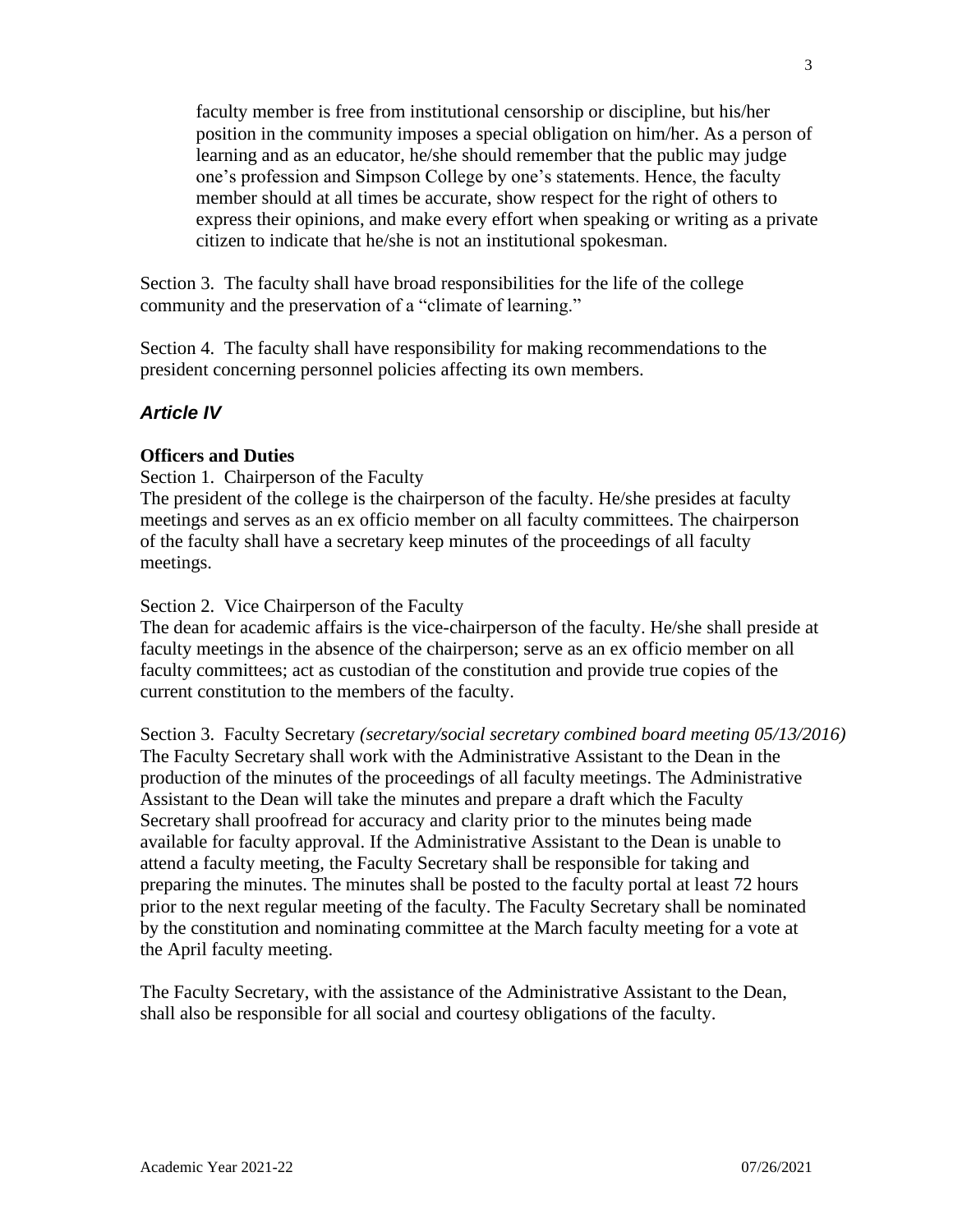#### Section 4. Marshals

Three marshals shall direct the physical organization and conduct of all academic processions. Two marshals shall be nominated by the Constitution and Nominating Committee from a list of full-time faculty members who will be teaching during the following academic year. The nominations shall be presented at the April faculty meeting for a vote at the May faculty meeting. In order to allow for continuity, the first election shall provide for one person serving for a one-year term and the second person to serve for a two-year term. In subsequent years, only one person will then be elected to serve for a two-year term. In addition to the two full-time elected faculty members, the academic dean shall appoint one member of the emeritus faculty to serve as the third marshal.

#### Section 5. Parliamentarian (*revised 02/05/2016 board meeting)*

The faculty parliamentarian shall be responsible for providing advice to the chair of the meeting on matters of procedure during meetings and details of the constitution and bylaws as required. Rulings by the parliamentarian on procedural issues can be overruled by a simple majority vote of the faculty. The faculty parliamentarian will be elected by the faculty at the May faculty meeting from the membership of the Constitution and Nominating Committee and shall serve a two-year term.

Section 6. A faculty member shall not hold more than one office during an academic year.

### *Article V*

#### **Meetings and Conduct of Meetings**

Section 1. Regular meetings of the faculty shall be held once a month during the academic year.

Section 2. Special meetings may be called by the chairperson of the faculty or in his/her absence the vice-chairperson of the faculty.

- The chairperson of the faculty, or in his/her absence the vice chairperson of the faculty, will call a special meeting when it is requested by a petition signed by ten or more members of the faculty.
- Twenty-four hour notice shall be given to members of the faculty for all special meetings. Notification of special meetings shall include the following:
	- ❖ Whether the meeting was called by the chairperson of the faculty, vice chairperson of the faculty or by petition.
	- ❖ Purpose
	- ❖ Time and place

Section 3. Conduct of Meetings

- a. All faculty meetings are open to the faculty and to all regularly enrolled students. Students in attendance will act solely in the capacity of observers and will not have the privilege of speaking or voting.
- b. In addition to the students acting as observers, six regularly enrolled, degree-seeking, full or part-time students shall act as all-campus representatives. These students shall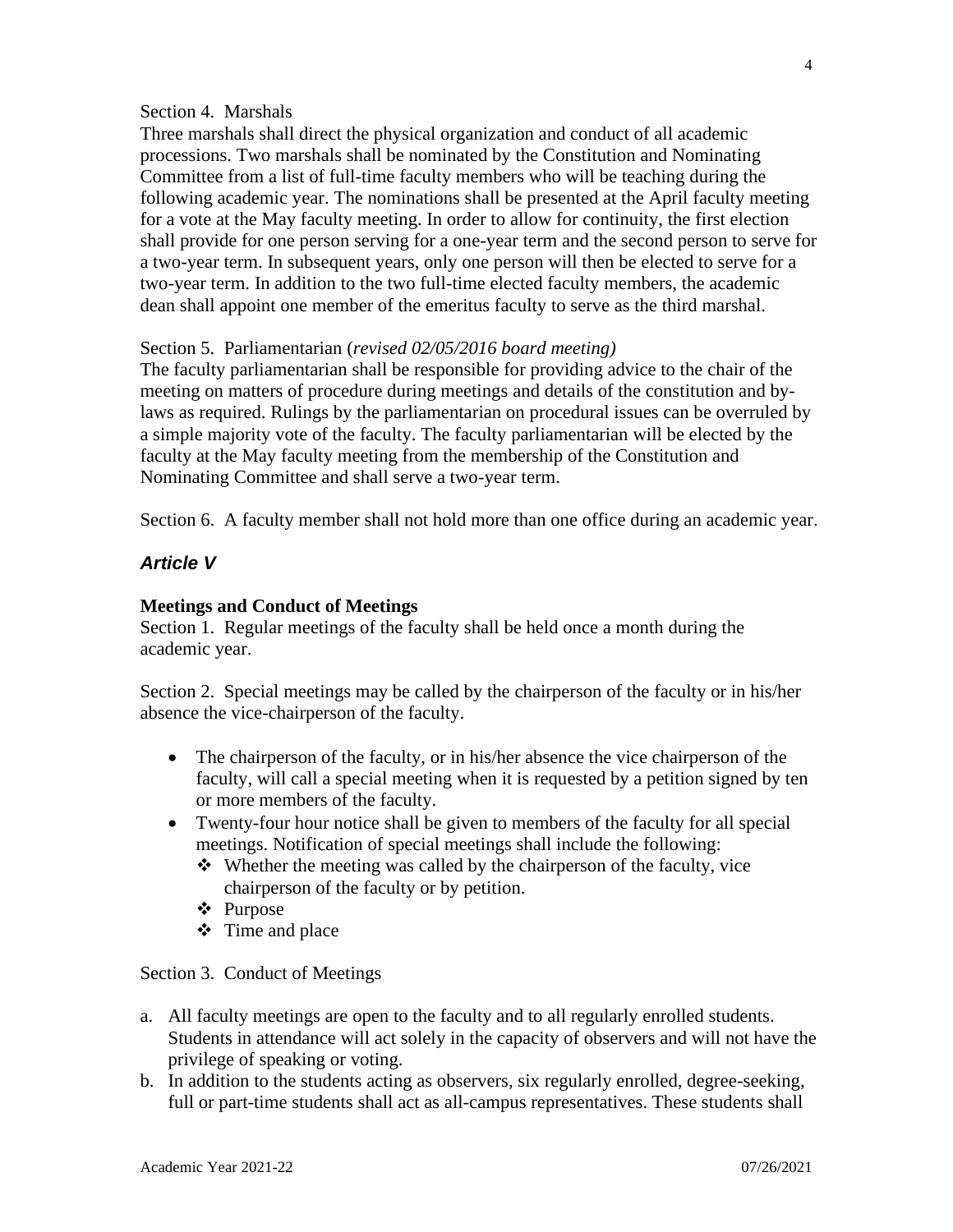be designated in September under the regular procedures of the student senate. Their names shall be transmitted by the president of the student body to the chairperson of the faculty for confirmation by the faculty at the October faculty meeting. Upon confirmation by the faculty, these students shall have floor privileges at all faculty meetings for the balance of the academic year.

- c. Announcement of faculty action shall be made only by the chairperson of the faculty or in his/her own initiative or upon the request of the faculty.
- d. Other individuals may be invited to attend faculty meetings by the chairperson of the faculty on his/her own initiative or upon the request of the faculty.
- e. Only those defined by the constitution as members of the faculty in Article II, Section 1 may vote in faculty meetings, serve as voting faculty members of faculty committees, or vote in departmental meetings.
- f. The faculty may elect, by majority vote, to meet as a body of voting members only. In considering whether to close a meeting, the faculty should weigh its commitment to openness with the college community implied in paragraphs a and b of this Section. A motion to meet as a body of voting members only will include the reason for the closed session.
- g. One-half of the members of the faculty shall constitute a quorum.

## *Article VI*

### **Amendments to the Constitution** *(revised 02/04/2011 board meeting)*

Section 1. The faculty, the president of the college, or the board of trustees may propose an amendment to this constitution. Normally such an amendment shall carry the approval of all three. The responsibility of the president of the college to make an independent recommendation to the board of trustees, however, and the prior and final authority of the board in all matters pertaining to the life of the college under the articles of reincorporation (Article II, Section 3), are recognized.

Section 2. Procedure for Obtaining Faculty Approval

- a. An amendment to this constitution can only be approved by the faculty during the regular academic year.
- b. A proposed amendment (whether it is initiated by the board of trustees, the president of the college, a group of faculty members, or an individual member of the faculty) will be distributed in writing to the members of the faculty, and will be read at the first faculty meeting following its distribution.
- c. Immediately after the proposed amendment has been read, the chairperson of the faculty will refer it, without debate or discussion, to the Constitution and Nominating Committee for investigation. The committee shall report at the next regular faculty meeting.
- d. The committee will encourage members of the faculty to present their arguments to the committee concerning the merits of the proposed amendment.
- e. At the time the committee makes its report to the faculty, the chairperson of the committee will move the adoption of the changes as the committee may deem appropriate.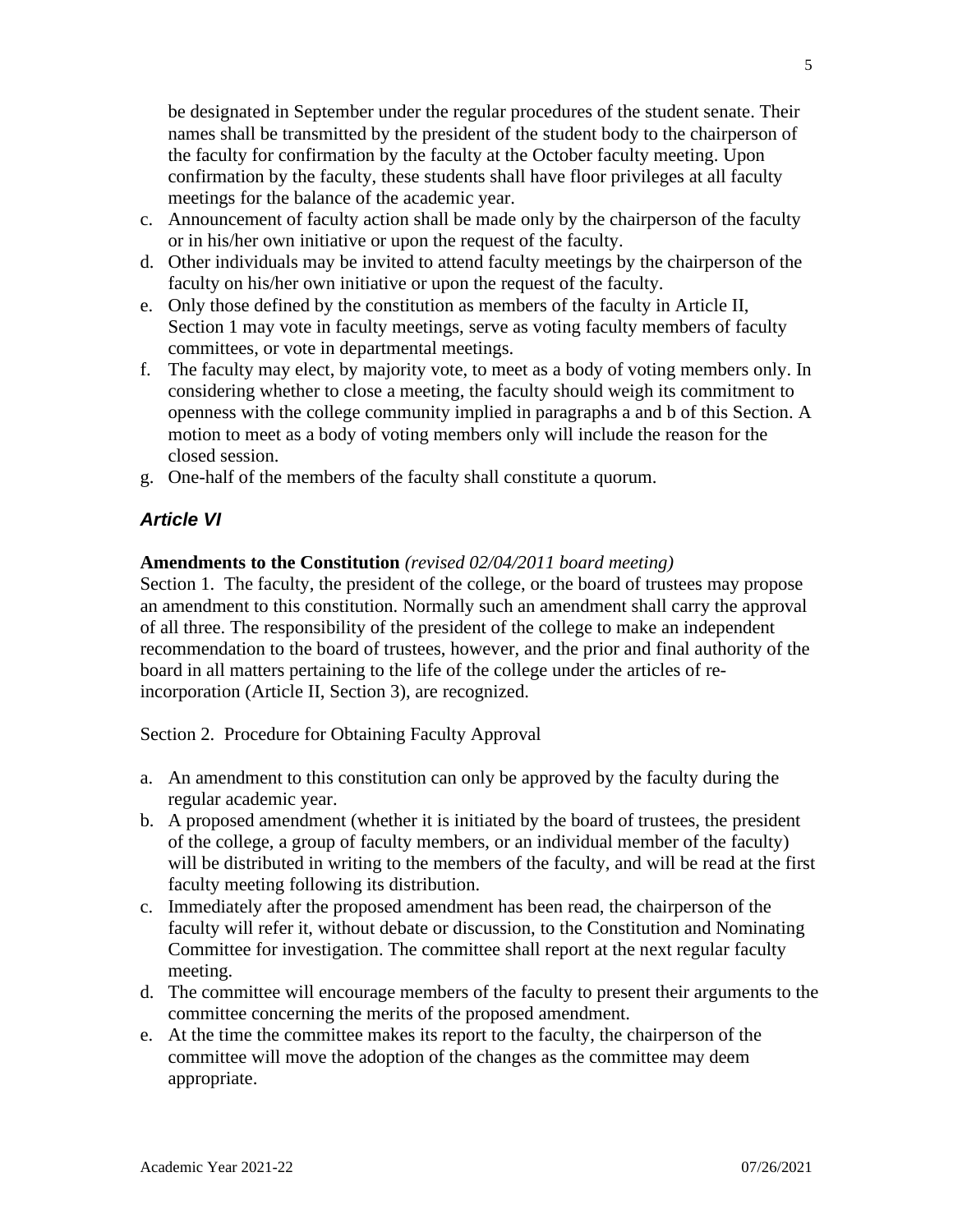- f. If the committee has made substantial changes in the proposed amendment, it will distribute written copies of the amendment, as modified, to the members of the faculty. Immediately following the seconding of the motion to adopt the proposed amendment, the chairperson of the committee will move to table the motion to adopt and to make it orders of the day for the next regular faculty meeting.
- g. Approval of the proposed amendment requires an affirmative vote by two-thirds of the voting members of the faculty.

Section 3. Certification of Approval

- a. The signature of the chairperson of the faculty appended to the amendment under the statement "approved by the faculty of Simpson College on (insert date of approval)" will certify the faculty's approval of the amendment.
- b. The signature of the president of the college appended to the amendment under the statement "approved by the President of Simpson College on (insert date of approval)" will attest to his/her approval of the amendment.
- c. The signature of the chairperson of the Board of Trustees appended to the amendment under the statement "approved by the Board of Trustees of Simpson College on (insert date of approval)" will attest to the board of trustee's approval.

Section 4. An amendment to this constitution shall take effect on the day following final approval.

## **BYLAWS**

### *Article I*

### **Meetings of the Faculty**

Section 1. Ten regular faculty meetings will be held every year. The chairperson of the faculty shall designate the date of the first faculty meeting that shall be during the period immediately preceding the first day of classes in the fall semester. A standard day and time shall be designated by the chairperson of the faculty for the remaining regular faculty meetings held each month of the academic year.

#### Section 2. Order of Business

The order of business for all regular faculty meetings will be proposed by the chairperson of the faculty at the first faculty meeting of the academic year and approved by a majority vote of the faculty. Any changes in the order of business of a particular faculty meeting can be proposed by the chairperson or any faculty member at the beginning of that meeting and will require a majority vote for implementation.

#### **Order of the Agenda:**

Call to Order Consideration of Minutes Report of the President Report of the Academic Dean Items Requiring 28-day Waiting Period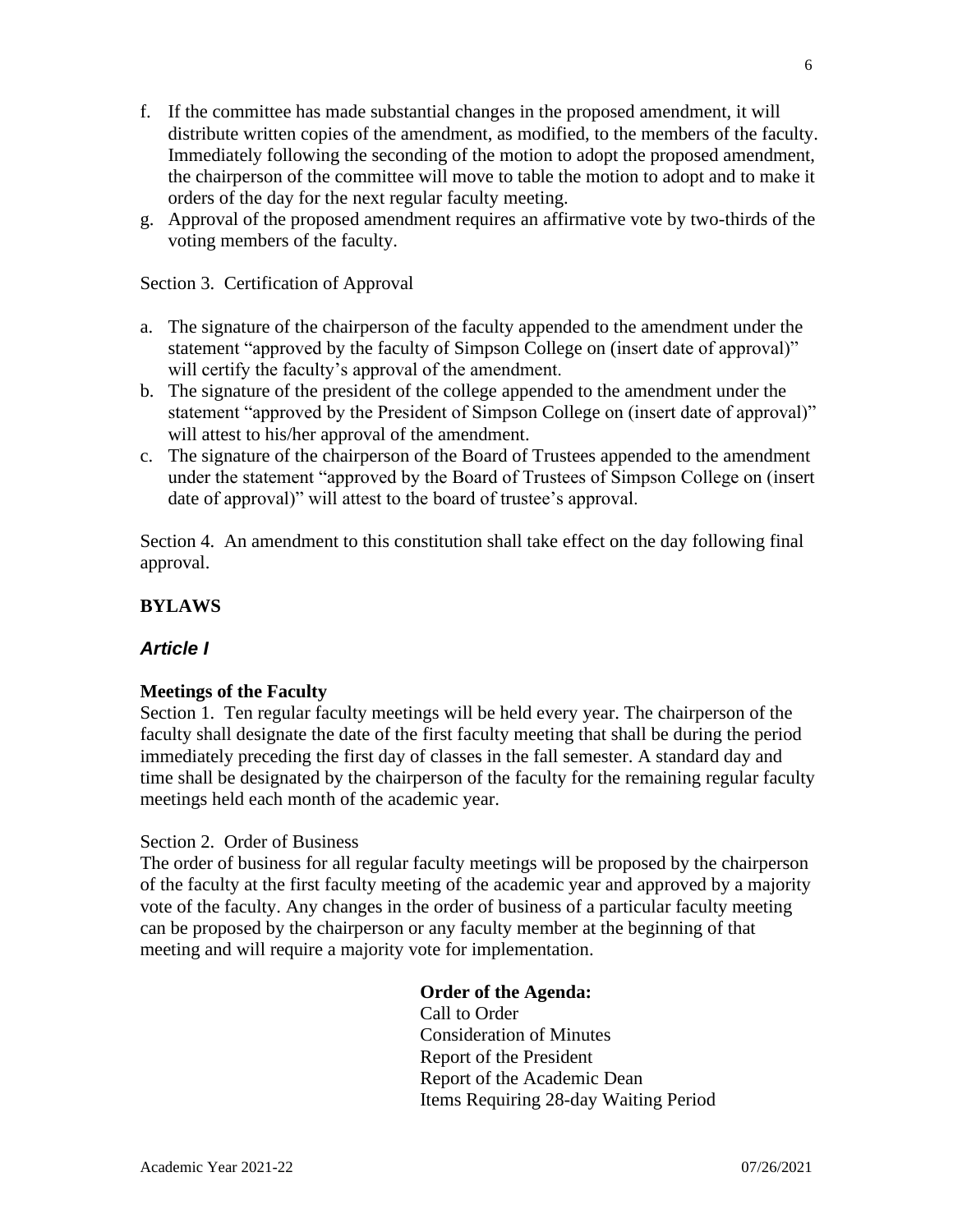Unfinished Business New Business Reports of Faculty Committees Reports of Officers of the College Reports of Officers of the Faculty **Announcements** Adjournment

Section 3. In a special faculty meeting the consideration of any business other than that for which the meeting was called must be approved by two-thirds of the members present.

Section 4. All meetings shall be conducted in accordance with Robert's Rules of Order, except that informal consideration of all business shall prevail and paragraph seven of Article I of Robert's Rules of Order on the limitation to debates shall be suspended, unless the faculty votes to invoke this paragraph for the consideration of a particular question.

Section 5. If a faculty member believes that action taken by the faculty is in violation of the constitution or bylaws and if an appeal of the decision of the chair was not upheld by a majority vote of the faculty, then any two faculty members may request the Constitution and Nominating Committee to study the constitutional issues involved and to return with a recommendation to be acted upon at the next regularly scheduled faculty meeting.

## *Article II*

**Faculty Committees and Organization** *(revised 04/12/2017 faculty meeting)* Section 1. Committee Organization

- a. The President of the college and the Academic Dean or the Academic Dean's designees are non-voting, ex officio members of all committees. They should be notified of all meetings and should receive copies of the minutes of each meeting. Other members of the faculty and administrative staff may be asked to serve ex officio on committees related to their interests and responsibilities, subject to approval by a majority vote of the faculty.
- b. The first alphabetically listed member of the newly elected or appointed committee shall be responsible for convening the first meeting of the committee for the purpose of electing a chairperson and a secretary.
- c. Each committee has the authority to designate subcommittees from its own membership and to enlist the cooperation and assistance of other faculty members and college officers, not members of the committee.
- d. As a general principle, no faculty member shall be elected to serve on more than two committees.
- e. Unless otherwise specified, faculty members elected to committees shall serve for three years.
- f. Generally, proposals considered at full faculty meetings originate in a standing committee. When proposing a change to the faculty handbook or college catalog, committees can request a vote at the next full faculty meeting or request that the proposal be given a "waiting period" before faculty vote. In either case, the proposal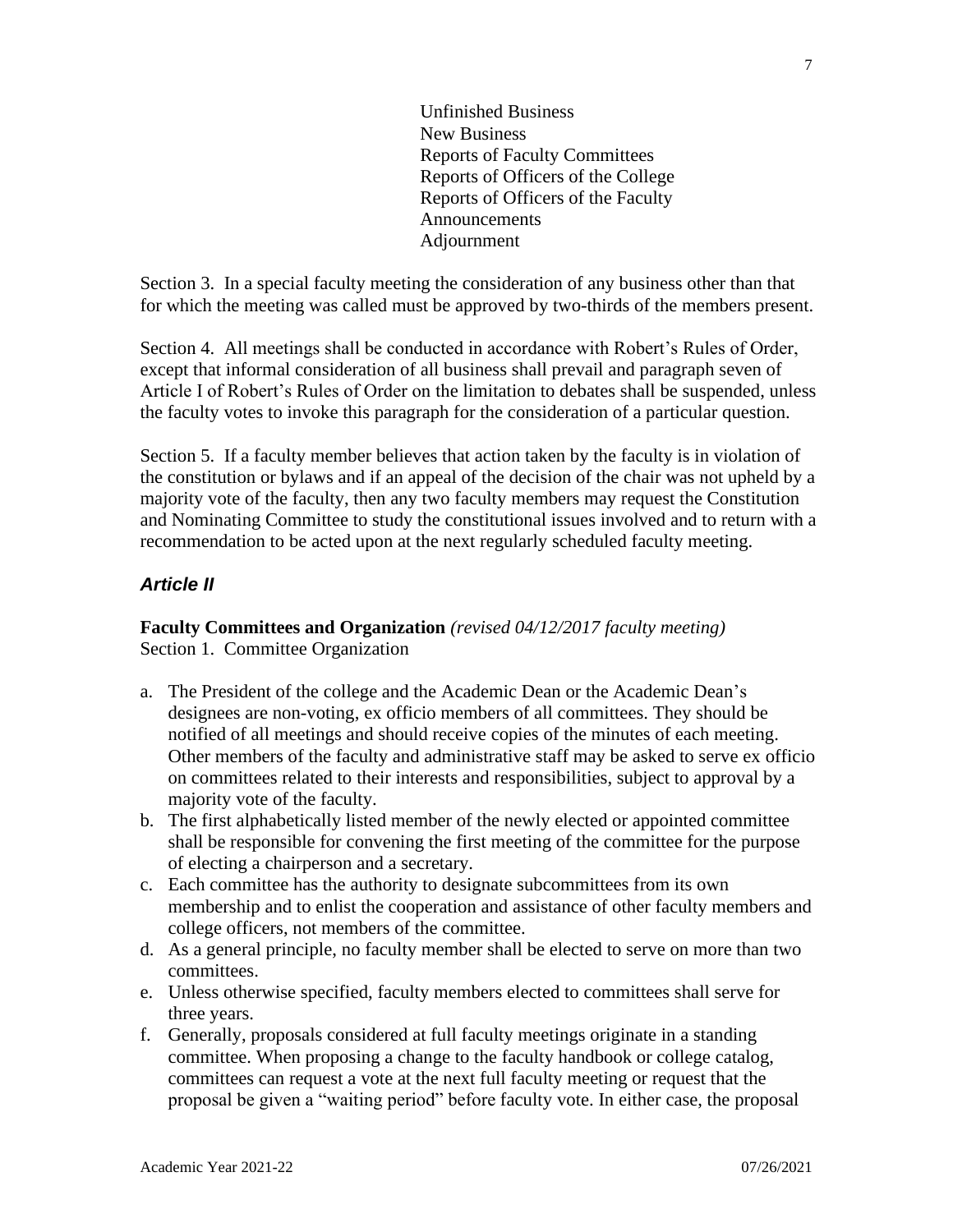must be distributed to the faculty at least ten academic days prior to the meeting in which the vote will take place. If the committee wants additional feedback from the faculty, the committee can announce the proposal at a given faculty meeting and request a vote at the following faculty meeting. Any changes to the proposal must be finalized and distributed to the faculty at least ten days prior to the meeting in which the vote will take place.

Section 2. Elections *(revised 05/26/2020 faculty meeting)*

- a. In order to be eligible for committee membership a faculty member must meet the specified membership requirements of the committee to which he/she would be elected. Faculty on leave or teaching a semester abroad in a given academic year may not serve on an elected committee during that year. A faculty member already serving on a committee shall be replaced for the academic year in which the leave or semester abroad takes place.
	- Election of committees, requiring divisional representation, the Faculty Liaison Council, and faculty chair shall be held in the April faculty meeting.
	- All other elections will be held in the faculty meeting in May.
	- Members of each division shall nominate two faculty members for each vacant position that represents their division on the Faculty Personnel Committee and at least one faculty member for each vacant position on each of the other committees with divisional representation. These nominations shall be submitted to the Constitution and Nominating Committee no later than March 20 for elections at the April faculty meeting.
	- The Constitution and Nominating Committee shall have the slate of candidates, along with each nominee's department and rank, included with the agenda prior to the faculty meeting at which the elections are scheduled.
	- Nominations may be made from the floor before voting begins for each committee to be elected.
	- If during the academic year vacancies occur in committees having divisional representation, the appropriate divisions will submit their nominations to the Constitution and Nominating Committee which will in turn submit such nominations to the faculty for election at the next regularly scheduled faculty meeting. If vacancies occur in committees not having divisional representation, the Constitution and Nominating Committee will submit such nominations to the faculty for election at the next regularly scheduled faculty meeting. Nominations may be made from the floor before voting begins.
	- Nomination and election of faculty to committees are to begin at the commencement of the April and the May faculty meetings, with the balloting process to be initiated immediately following the opening of the meeting and the approval of the minutes of the previous faculty meeting.

Standing faculty committees elected at the last regular faculty meeting of the academic year shall take office at the beginning of the next academic year. Section 3. Standing Committees *(revised 04/17/2019 faculty meeting)*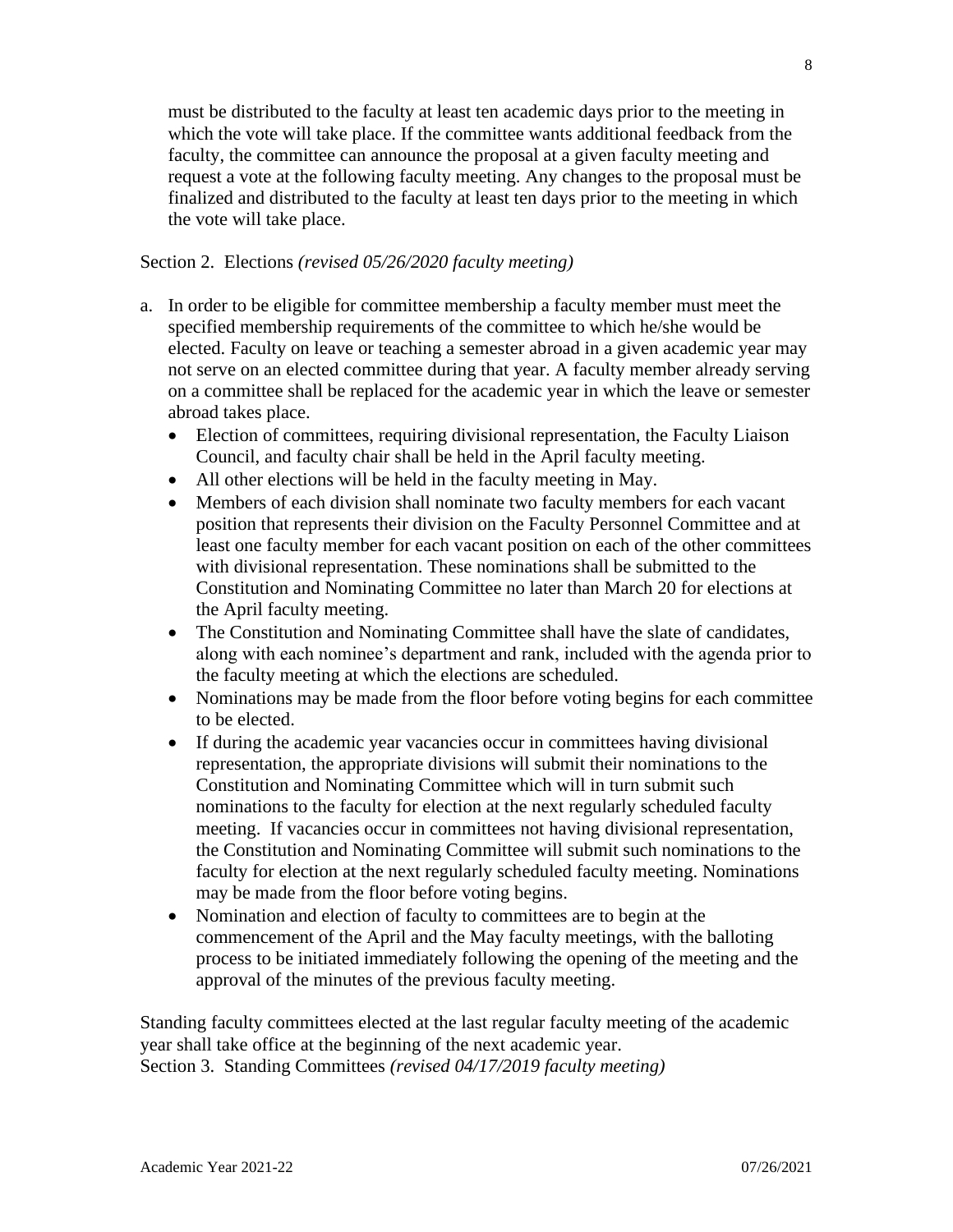Academic Appeals (*revised 04/12/2017 faculty meeting*)

Membership:

(a) Three tenured faculty members from separate divisions with staggered terms.

(b) Ex officio, non-voting members: The Registrar and Dean of Students. Responsibilities:

(a) To hear appeals made by students concerning final grades, academic probations, suspension, academic dismissal and decisions of the Academic Petitions Subcommittee of the Educational Policy and Curriculum Committee or actions of the Registrar.

Academic Program Improvement Committee **APIC** *(revised 12/05/2018 faculty meeting)* Membership:

(a) Three tenured faculty members from separate divisions with staggered terms.

Responsibilities:

- (a) To conduct periodic and comprehensive reviews of academic departments and academic support programs of the college to ensure that the undergraduate and graduate programs are engaged in ongoing self-evaluation to maintain and enhance their quality, vitality and responsiveness and to aid in institutional planning and budget allocation.
- (b) To review information about enrollments, budgeting and expenses, personnel, facilities, and measures of effectiveness provided by internal and external reviewers
- (c) To make reports to the administration and the faculty based on the results of those reviews. The reports will include:
	- (1) the strengths and achievements of the undergraduate and graduate programs,
	- (2) the areas in need of internal and external support and
	- (3) thoughtful feedback to enhance program goals and planning based on evaluation and data.
- (d) To develop procedures and policy for the comprehensive review of academic departments and academic support programs, as described in (a) above.
- (e) To maintain a database and archive of academic program evaluation activities.

### Admissions, Scholarship and Finance **ASFC** (*revised 04/12/2017 faculty meeting*) Membership:

- (a) Three faculty members from separate divisions with staggered terms.
- (b) Ex officio non-voting members: Vice President for Enrollment, and the Assistant Vice President for Enrollment & Financial Assistance.
- (c) The president of the student government with the advice and consent of the student senate shall appoint one student who will be available to participate on the committee to discuss policy issues, at the request of the committee.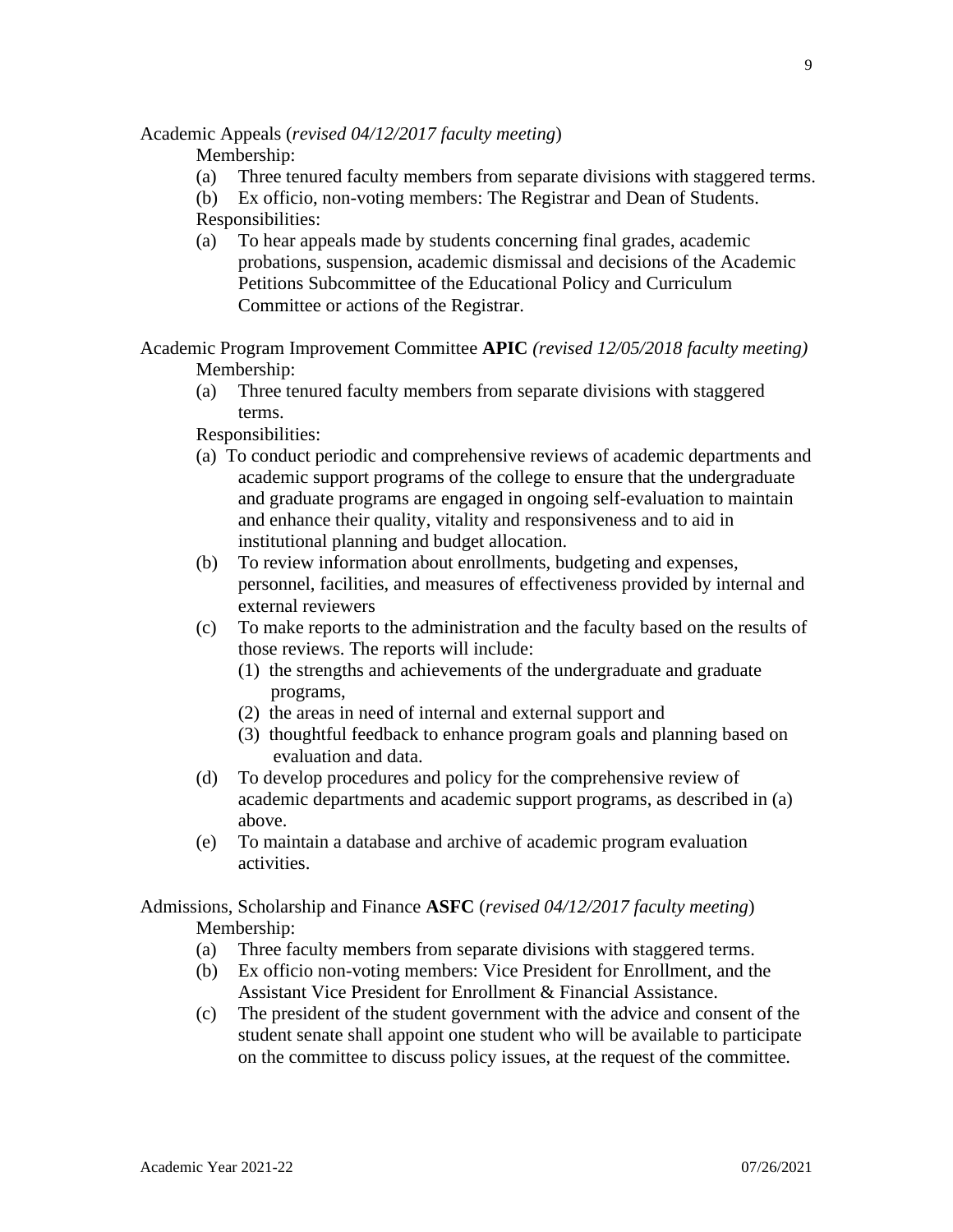- (a) To formulate and recommend to the faculty policies governing the admission of students.
- (b) To evaluate the administration of the admission policies, and to report its operation to the faculty.
- (c) To develop policy regarding scholarships, student aid, activity aid, and recommend adoption of such policy to the faculty, administration, or student government as appropriate.
- (d) To exercise final responsibility in the case of exceptions to the normal policy.

Committee for Academic Diversity & Inclusion **CADI** (*revised 05/26/2020 faculty meeting*— changed from MMIC)

Membership:

- (a) Three faculty members with staggered terms, one from the Humanities or Visual & Performing Arts; one from Natural Science or Social Science; one from Business Administration & Multimedia Communication or Education and Sport & Health Sciences.
- (b) Ex officio non-voting members: The Director of General Education, the Director of Faculty Development or the Director of Inclusive Teaching & Learning, the Assistant Dean of Multicultural and International Affairs, and the Director of Inclusive Teaching & Learning.
- (c) Two students appointed by the Student Government Association in consultation with CADI members with advice from multicultural and diverse student organizations. Other student constituencies may be included as well.

Responsibilities:

- (a) To approve Faculty Development diversity grants to enhance diversity awareness and engagement in particular courses
- (b) To assist faculty search committees to ensure that diversity and inclusion concerns are represented
- (c) To help establish relevant academic policies to enhance inclusion and respect for diversity
- (d) To consult with Faculty Development to assist with faculty diversity training
- (e) To consult with relevant student and campus groups, such as PRIDE, Latinos Unidos, MSA, the WRC, and the Diversity and Inclusion Steering **Committee**
- (f) To advise on relevant major lectures, including the Carver lecture and Women in America lecture

Constitution and Nominating Committee **CNC** (*revised 05/26/2020 faculty meeting*) Membership:

(a) One faculty member from each division with staggered terms. Every member must have at least two years of service as a faculty member at Simpson College.

Responsibilities:

(a) To make recommendations regarding changes in or additions to the constitution and by-laws of the faculty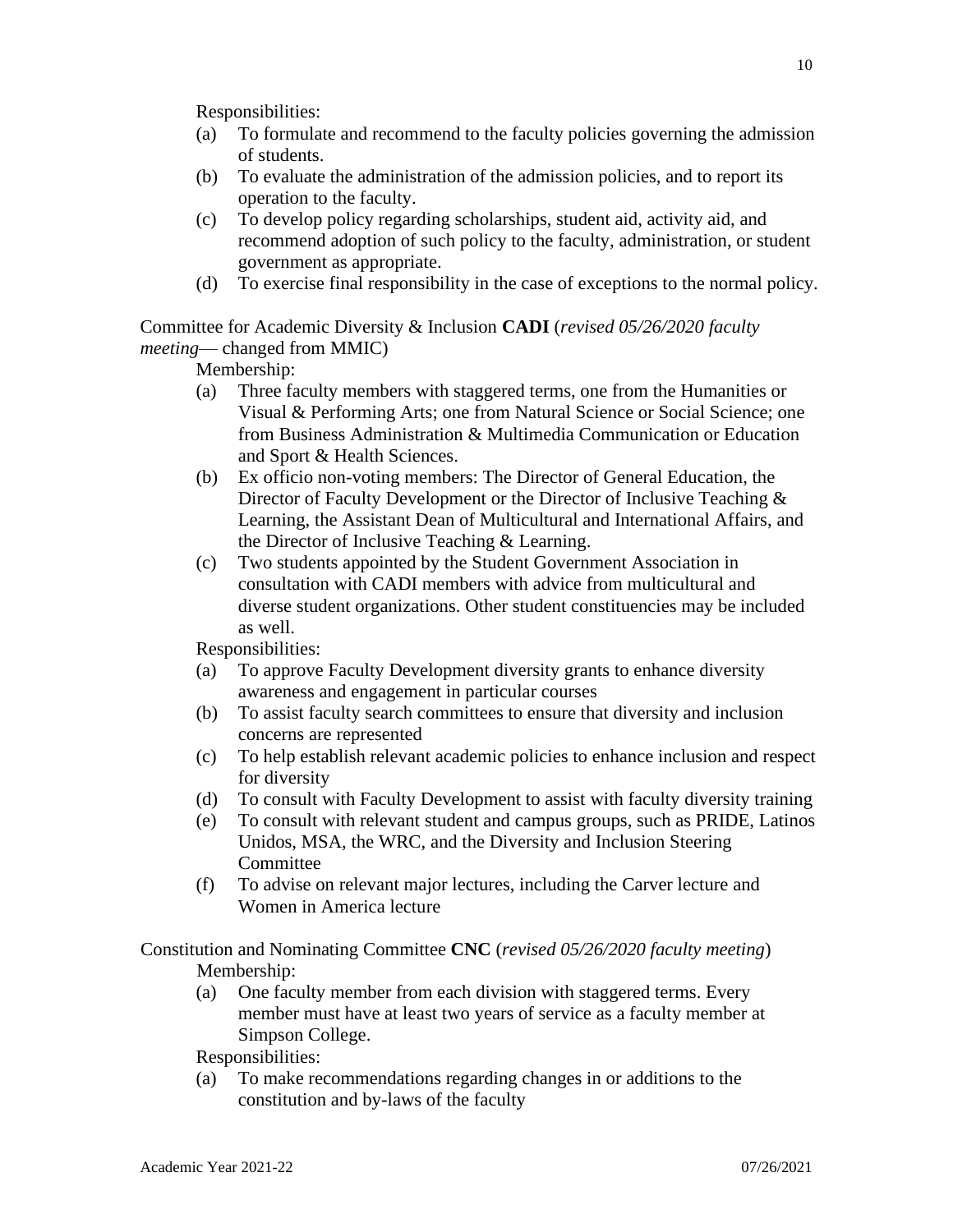- (b) To accept nominations for elections to faculty committees
- (c) To provide periodic updates to Faculty Liaison Council

Educational Policy and Curriculum Committee **EPCC** (*revised 05/26/2020 faculty meeting*)

Membership:

- (a) One faculty member from each division with staggered terms. At least three members must be tenured.
- (b) One student with junior status or higher appointed by the president of the student government with the advice and consent of the student senate.
- (c) Ex officio non-voting member: the Registrar
- (d) The chair shall be elected from among the tenured faculty members.
- (e) The chair shall be one of the representatives of the faculty to the Board of Trustees.

Responsibilities:

- (a) To study, evaluate, and make recommendations to the faculty concerning the addition and deletion or substantial alteration of undergraduate and graduate courses and programs, majors and minors in all day, evening, weekend offerings of the college as proposed by department chairs.
- (b) To coordinate and integrate the undergraduate and graduate courses, programs, and academic functions of the college.
- (c) To recommend to the faculty academic policies and procedures.
- (d) To communicate curricular and policy changes to the registrar in the manner and form the registrar requires.
- (e) To convene an Academic Petitions Subcommittee to consider academic petitions. There will be four members of this subcommittee, three voting members chosen from the membership of EPCC and the Registrar as a non-voting member.
- (f) To provide periodic updates to the Faculty Liaison Council.

Faculty Development Committee (*revised 05/26/2020 faculty meeting*) Membership:

- (a) Three faculty members with staggered terms, one from the Humanities or Visual & Performing Arts; one from Natural Science or Social Science; one from Business Administration & Multimedia Communication or Education and Sport & Health Sciences.
- (b) Ex officio non-voting members: Instructional Designer, the Director of the Writing Across the Curriculum program, a research librarian, the Director of Faculty Development, the Faculty Development Coordinator for Continuing & Graduate Programs, and the New Faculty Orientation Coordinator.
- (c) One non-voting student appointed by the president of the student government with the advice and consent of the student senate. The student may not participate in discussions of who receives faculty development grants.

Responsibilities:

(a) To encourage professional development by promoting planning and opportunities for growth throughout each stage of a faculty member's career.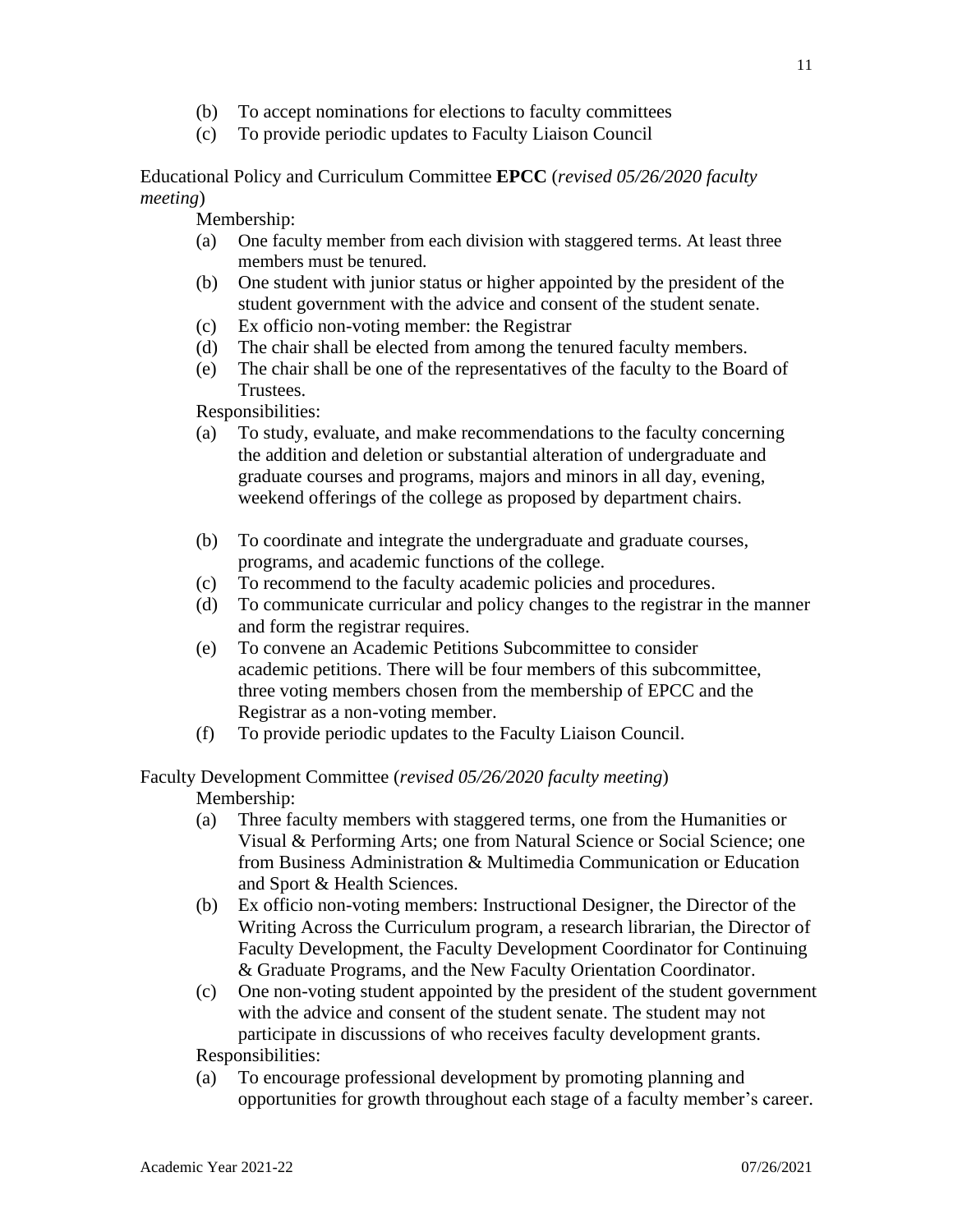The committee shall report to the faculty on all matters pertaining to faculty development in the college.

- (b) To support all forms of faculty development, including research, scholarship, creativity and pedagogy; and to encourage the publication, propagation, and exhibition of faculty work.
- (c) To advise the Academic Dean on new faculty orientation and mentoring programs to support the integration of newcomers into the faculty community.
- (d) To make recommendations to the Academic Dean regarding the awarding of internal grants (e.g., the Research, Scholarship and Creativity Grant and the Course Development and Enhancement Grant) to support faculty development.

## Faculty Liaison Council **FLC** (*revised 10/14/2020 faculty meeting*)

Membership:

- (a) Faculty Chair (elected term of 3 years, non-renewable for consecutive terms)
- (b) Division Heads (may not fulfill any other membership category)
- (c) At-large tenured faculty representative (must be different academic division than Faculty Chair)
- (d) At-large non-tenured or non-tenure track representative
- (e) One faculty representative from ACBC
- (f) Academic Dean, ex-officio and non-voting
- (g) Associate Dean, ex-officio and non-voting
- (h) Dean of Continuing, Graduate and Online Programs
- (i) Registrar, ex-officio and non-voting

Responsibilities:

Advises faculty and administration on issues of shared governance serving as the liaison between the faculty and the administration in the discussion of matters of common interest and the establishment of procedures by which interests of both may be represented

- (a) Serves as an information site for communication among the Academic Dean, the faculty, and working committees
- (b) Advises and helps develop strategic and tactical planning initiatives including position requests and replacements
- (c) Makes recommendations to the Academic Dean and the President in matters of the financial welfare of the faculty including compensation levels and equity, changes to health insurance, and other benefits programs
- (d) Receives periodic updates from the chairs of CNC, EPCC, ACBC, and FPC
- (e) Works with the Academic Dean to set the agenda for faculty meetings

# Faculty Personnel Committee **FPC** (*revised 05/26/2020 faculty meeting*)

Membership:

(a) One faculty member from each division with staggered terms. All must be tenured. A majority must hold the rank of professor.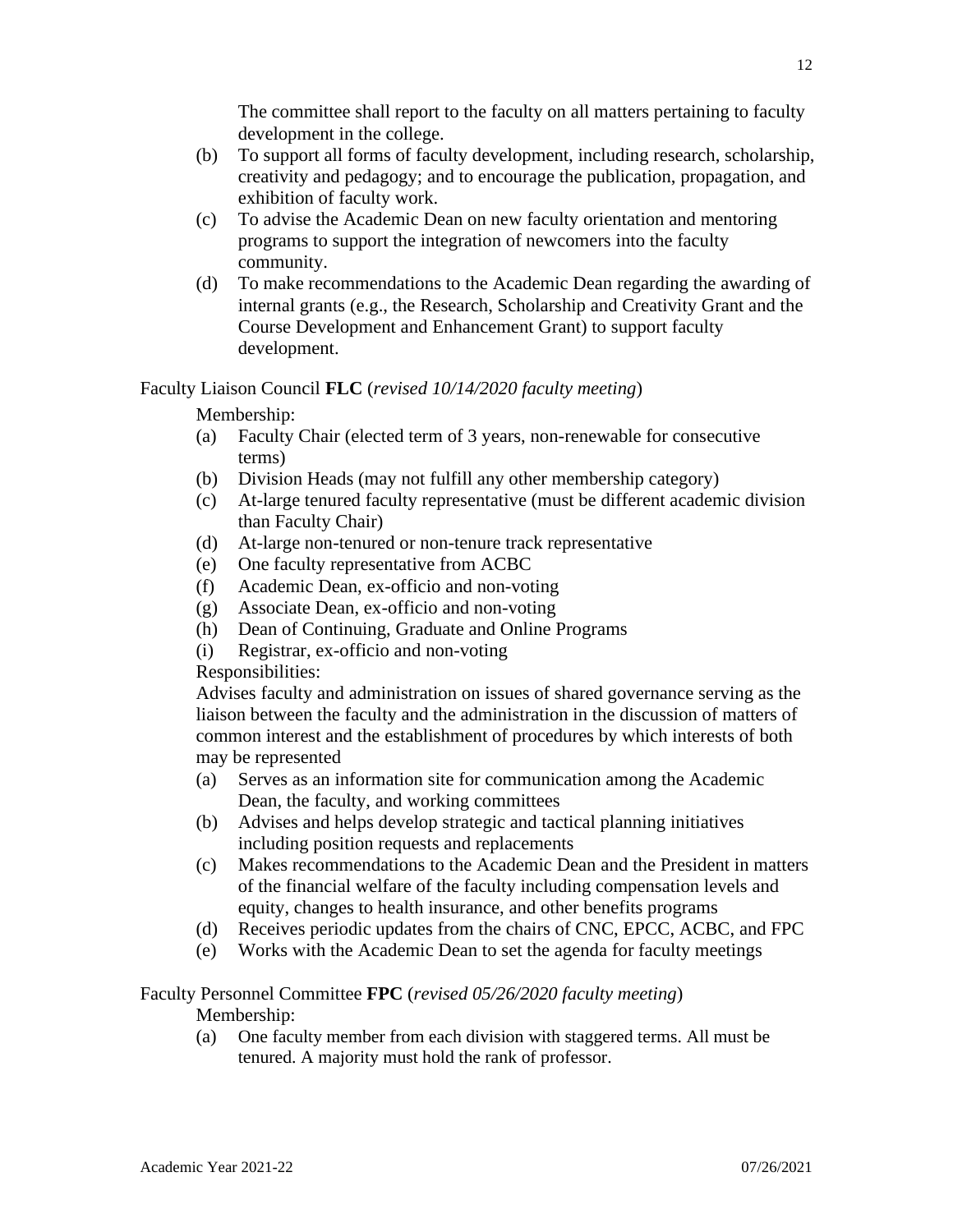- (b) Those eligible for and intending to apply for promotion to full professor shall not serve on the Faculty Personnel Committee during the year(s) their applications are to be considered.
- (c) The Director of Faculty Development, the New Faculty Orientation Coordinator and the Faculty Development Coordinator for Continuing & Graduate Programs shall not serve on this committee during their term of office nor for three years thereafter.
- (d) Committee members shall not participate in any matter regarding their own employment status nor shall they be made aware of verbatim discussions of the committee in such cases.
- (e) The chair of the committee must hold the rank of full professor with tenure.
- (f) The chair shall be one of the representatives of the faculty to the Board of Trustees.

- (a) To make recommendations to the Academic Dean and the President in matters of reappointment, rank and tenure; sabbatical leaves and leaves of absence of faculty members; initial appointments above the rank of assistant professor; the general welfare of the faculty excluding compensation levels and other predominantly budgetary matters.
- (b) To recommend to the faculty: candidates for honorary degrees; criteria for earning tenure, promotion, and sabbatical leaves.
- (c) To review, upon request by the affected faculty member and in accordance with the procedures noted in Part III of the Faculty Handbook, decision against tenure, promotion or reappointment.<sup>1</sup>
- (d) To provide periodic updates to the Faculty Liaison Council.

<sup>1</sup>Rationale for the change:

- The Hearings and Appeals Committee does not exist and the responsibilities attributed to the Hearings and Appeals Committee are actually the responsibility of FPC.
- Responsibilities attributed to the Hearings and Appeals Committee are written verbatim in Part II, Section 10 of the Faculty Handbook where these responsibilities and accurately ascribed to FPC.
- Part III, Sections 3-7 of the Faculty Handbook discuss tenure, promotion, and reappointment procedures - each of these sections has a discussion of the procedure for contesting a negative decision and FPC's role in that process. It is confusing to talk about a single appeals process and to attribute responsibility of that process to FPC.
- It seems appropriate for the Constitution and Bylaws (Part I of the Faculty Handbook) to list tenure/promotion/reappointment appeals review as a responsibility of FPC, and for the Personnel Procedures (Part III of the Faculty Handbook) to explain how an appeal proceeds.

### Institutional Review Board **IRB** *(revised 05/26/2020 faculty meeting)*

Membership:

- (a) One faculty member from the Natural Science or Social Science Division.
- (b) One faculty member from the Humanities or Visual and Performing Arts or Education and Sport & Health Sciences or Business & Multimedia Communication Division.
- (c) One faculty member that teaches an Ethics and Value Inquiry course.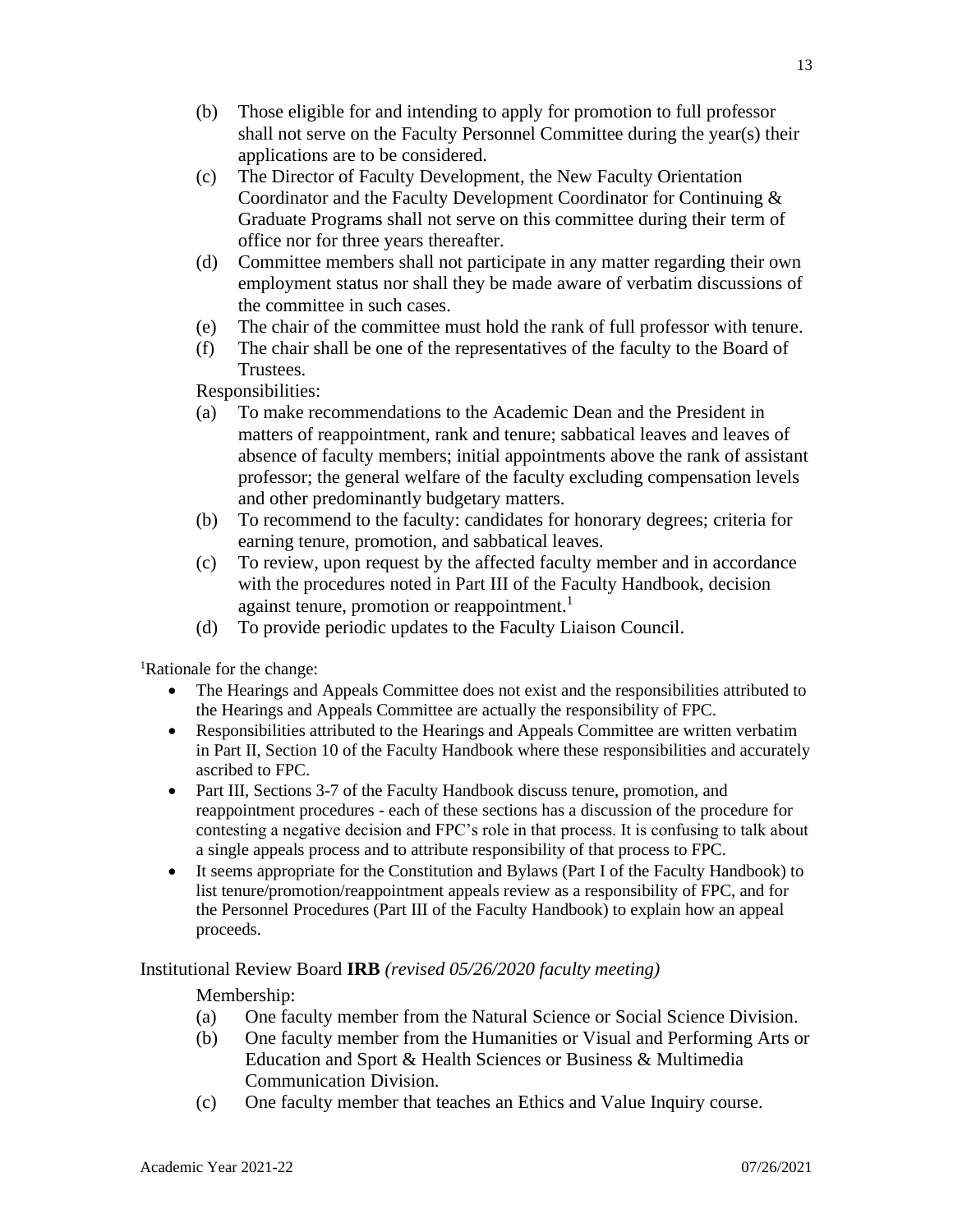- (d) Two faculty members at large.
- (e) The Academic Dean may appoint one ex officio voting member who is not a college professor, and not otherwise associated with Simpson College.
- (f) So long as no person is elected on the basis of gender, the Constitution and Nominating Committee will make every effort to ensure that the institutional review board does not consist entirely of men or entirely of one gender.

- (a) To review all proposals to conduct research that involves human subjects, by either exempting a proposal from IRB review, approving a proposal, require modification in a proposal (to secure approval), or disapproving a proposal.
- (b) To follow the written instructions for the research review procedures as they are described in the code of federal regulations for the protection of human subjects.
- (c) To maintain a database of proposed research projects and the review process associated with each proposal.

## Library Advisory Committee **LAC** (*revised 04/12/2017 faculty meeting*)

Membership:

- (a) Three faculty members from separate divisions with staggered terms.
- (b) Ex officio, voting member: the College Librarian/Archivist
- (c) Ex officio, non-voting members: other librarians
- (d) One student appointed by the president of the student government with the advice and consent of the student senate.

Responsibilities:

- (a) To act in an advisory capacity in all areas of library administration, including the following:
	- Mission, vision and strategic planning.
	- Instruction: liaisons with divisions, collaboration for teaching/learning, integrating information literacy.
	- Policies, media and other services, facilities, technology and web presence.
	- Budget proposals and allocations.
	- Personnel: serve on search committees as needed.
	- Assessment: annual report, comparative statistics, surveys and other assessments; preparation for accreditation.
- (b) To make recommendations regarding other matters directly related to library administration not mentioned above.
- (c) To report the committee's recommendations to the college administration.

## Post-Baccalaureate Curriculum Committee **PBCC** (*revised 11/08/2017 faculty meeting*) Membership:

- (a) Three faculty members from separate divisions with staggered terms. At least one must be from a department which offers post-baccalaureate degrees or certificates.
- (b) One graduate student elected by the Graduate Student Council.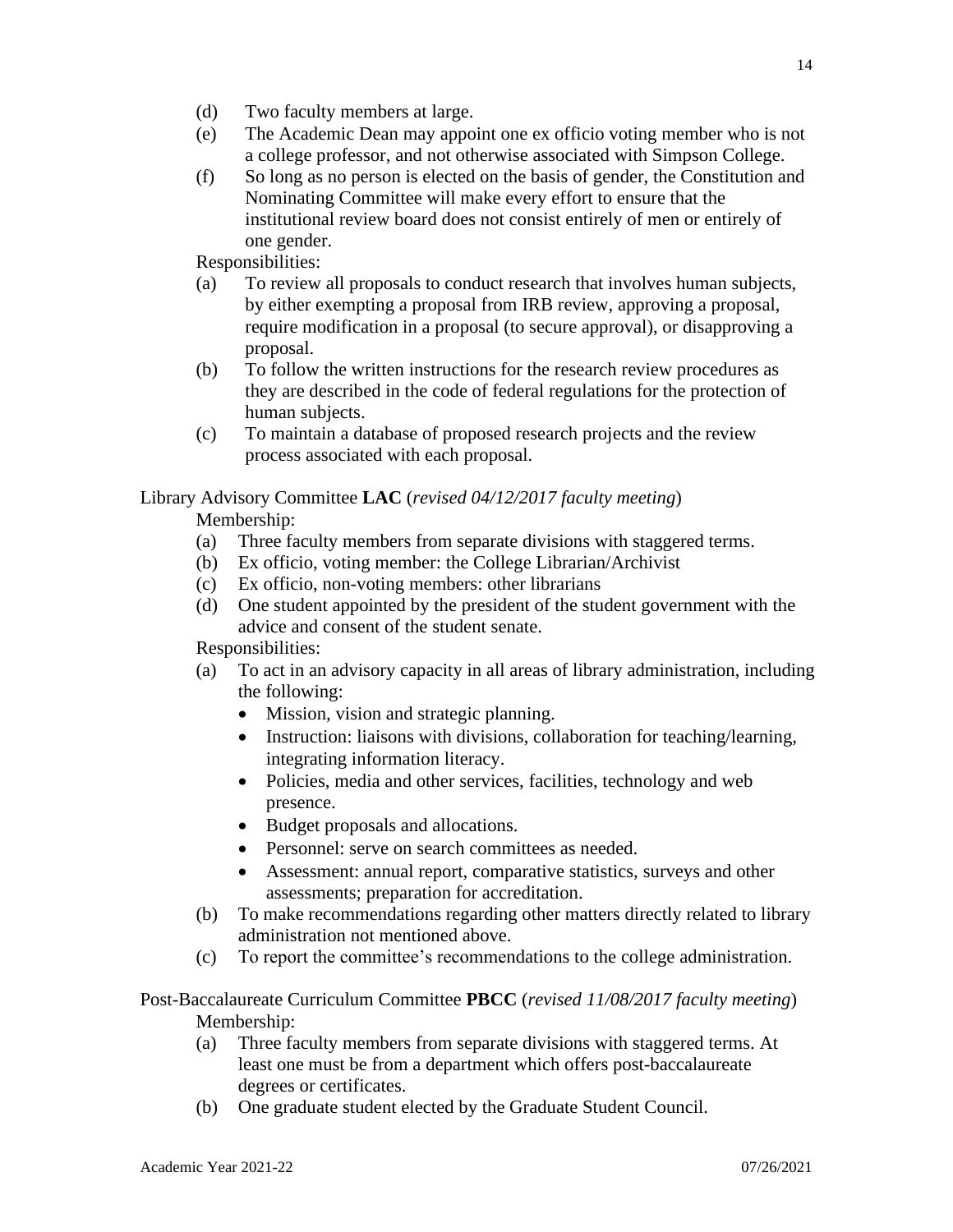(c) Ex officio non-voting members: the Dean for Continuing, Graduate  $\&$ Online Programs and the Registrar.

Responsibilities:

- (a) To study, evaluate, and make recommendations to the educational policy and curriculum committee concerning the addition, deletion, or substantial alteration of graduate courses and programs.
- (b) To study, evaluate, and make recommendations to the educational policy and curriculum committee concerning the addition, deletion, or substantial alteration of post baccalaureate certificate programs.
- (c) To aid in coordinating and integrating the graduate courses, programs, and academic functions of the College.
- (d) To recommend to the Education Policy and Curriculum Committee policies and procedures for graduate courses and programs.

Student Learning Improvement Committee **SLIC** (*revised 04/12/2017 faculty meeting*) Membership:

- (a) Four faculty members from separate divisions with staggered terms.
- (b) The Director of Academic Assessment, ex-officio, voting.
- (c) The Director of the General Education Program, ex-officio, voting.
- (d) One member of the academic support staff appointed by the Academic Dean to serve a three-year term, voting.
- (e) One student with junior status or higher appointed by the president of the student government with the advice and consent of the student senate. Responsibilities:
- (a) To review the results of the annual student learning assessment reports of the academic majors and academic support programs.
- (b) To administer the annual assessment of the general education program.
- (c) To make recommendations about improving student learning to the academic departments and academic support programs based on the results of the annual student learning assessment reports.
- (d) To report annually on the assessment of the general education program to the faculty and academic support staff.
- (e) To develop procedures and policy for the assessment of student learning.
- (f) To maintain a database and archive of academic assessment activities.

Study Abroad Committee **SAC** (*revised 04/17/2019 faculty meeting*)

Membership:

- (a) Three faculty members with staggered terms, one from the Humanities or Visual & Performing Arts; one from Natural Science or Social Science; one from Business Administration & Multimedia Communication or Education and Sport & Health Sciences.
- (b) Non-voting ex officio members: Director of International Education, the Registrar, and the Assistant Dean of Multicultural and International Affairs
- (c) One student appointed by the president of the student government with the advice and consent of the student senate.

Responsibilities: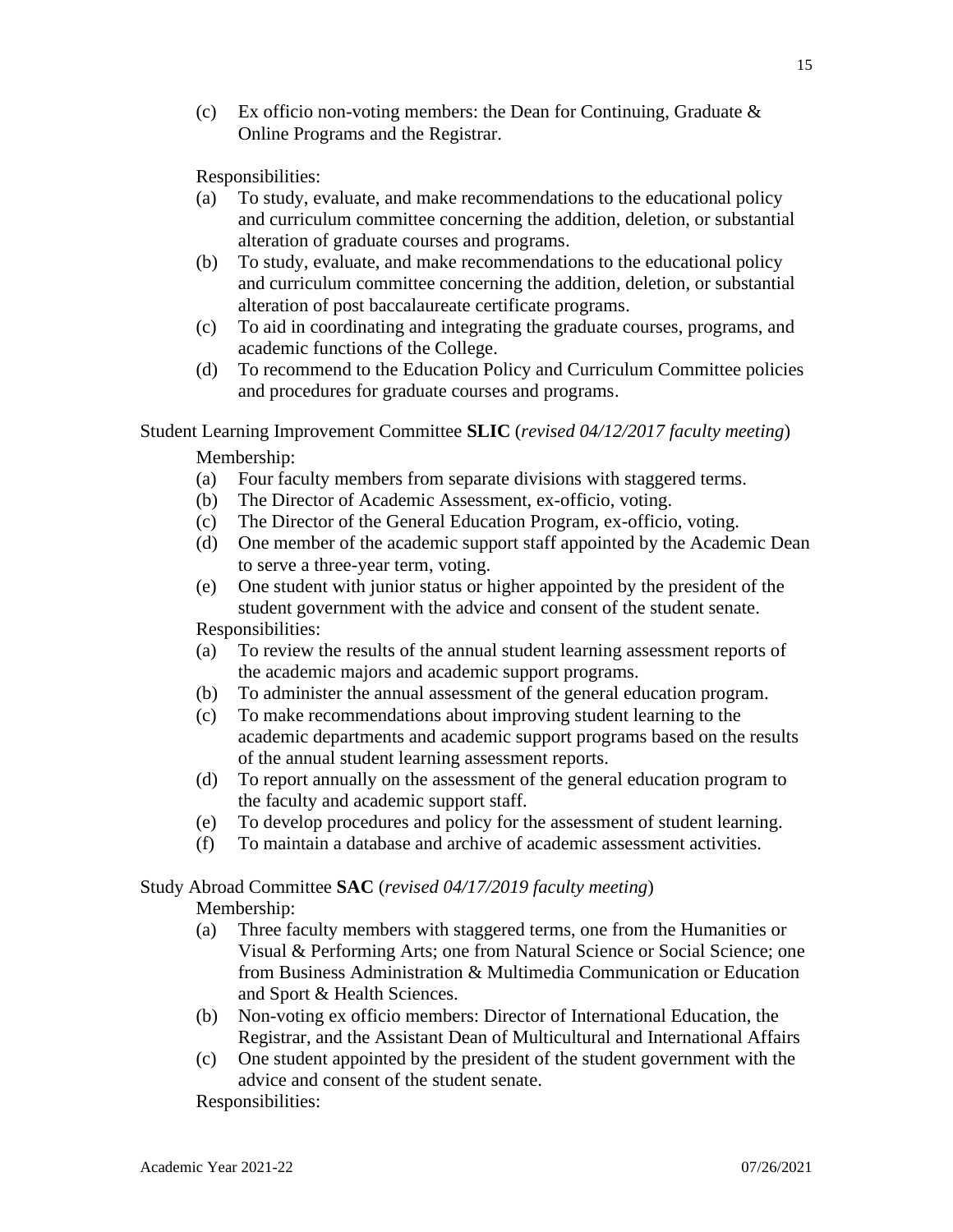- (a) Oversight of study abroad proposals
	- To receive all proposals for study abroad courses offered for academic credit
	- To discuss, evaluate, and provide feedback on those proposals according to standards set by the faculty and in consultation with other faculty committees where appropriate
	- To forward all proposals for educational policy and curriculum to the EPCC with either a positive or negative recommendation
	- To forward all proposals for other policies to the Academic Dean with either a positive or negative recommendation
- (b) Support the Office of International Education by making recommendations to the EPCC and administration regarding:
	- Existing study-abroad programs offered by the college and other institutions
	- New international programs of the college
	- Promotion of international education among students and faculty
- (c) To advise the Director of Faculty Development about faculty development opportunities in the area of study abroad

## Teacher Education Committee (*revised 04/12/2017 faculty meeting*)

Membership:

- (a) Three faculty members from different divisions with staggered terms
- (b) One student appointed by the president of the student government with the advice and consent of the student senate will participate in meetings related to policy only
- (c) Non-voting, ex officio member: Chair of the Education Department Responsibilities:
- (a) To act as a liaison between the Teacher Education Program and the greater Simpson community
- (b) To review existing policies regarding the Teacher Education Program and its integration into the mission of the college
- (c) To collaborate with the Teacher Education Program in the development of new policies and their integration into the mission of the college
- (d) To review the education department recommendations regarding the selection and retention of students in the Teacher Education Program based on students' fulfillment of the program requirements
- (e) To hear student appeals related to readmission or advancement through the program requirements of the Teacher Education Program

Undergraduate Research & Creativity Committee *(added 10/09/2019 faculty meeting)* Membership:

- (a) The Undergraduate Research directors (appointed by the Academic Dean) will serve as non-voting ex-officio member(s) and co-director(s) of the Symposium
- (b) One faculty member from the Natural Science or Social Science Division
- (c) One faculty member from the Humanities or Visual and Performing Arts Division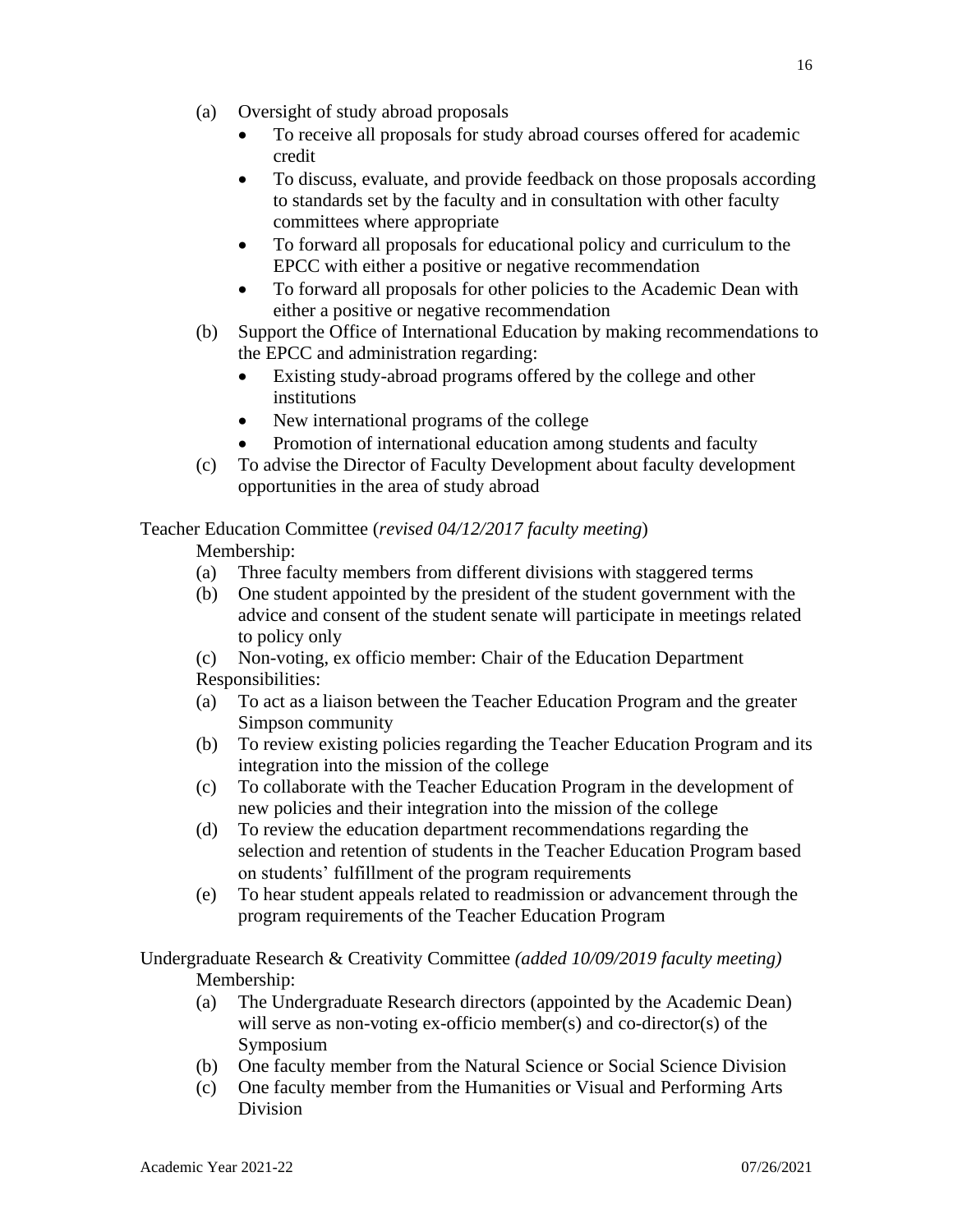- (d) One faculty member from the Education and Sport & Health Sciences or Business & Multimedia Communication Division
- (e) Two student representatives with prior experience presenting at the Symposium appointed by the Student Government Association (SGA) will serve as a voting member
- (f) The academic dean or a designated representative may attend in a nonvoting ex-officio capacity

- (a) To oversee the planning and operation of the annual Research and Creativity Symposium
- (b) To support the Undergraduate Research Director(s) in the planning of and operation of the Summer Research Symposium
- (c) To assist the Undergraduate Research Director(s) in awarding SUSI (Simpson Urban Studies Institute) and SIR (Simpson Interdisciplinary Research) grants and student travel stipends
- (d) To work with the Undergraduate Research Director(s) in developing and promoting initiatives supporting undergraduate research

## Ad Hoc Committees

Members of ad hoc committees may be elected by the faculty or appointed either by the chairperson of the faculty or the vice-chairperson of the faculty. Such committees shall be dissolved with the submission and acceptance of a final report and shall in no case extend beyond the end of the academic year succeeding the one in which the committee was constituted.

Section 4. Committee Leadership (*revised 05/26/2020 faculty meeting*)

## 4.1 Committee Chairs

- Each standing committee shall elect a Chair from among its voting faculty members in accordance with the particular requirements of each committee. The faculty chair will be elected by the full faculty.
- The Chair may not be an ex officio member of the committee.
- The term of office shall be one year with the exception of the faculty chair.
- A Chair may be re-elected with the exception of the faculty chair.
- A Chair's responsibilities include:
	- 1. Establishing committee agendas
	- 2. Scheduling and conducting meetings
	- 3. Representing the committee in meetings of the full faculty
	- 4. Acting as a liaison between the committee and the administration
	- 5. Review archived committee procedures and update as necessary.
- Each standing committee shall elect a Secretary from among its voting faculty members.
- 4.2 Committee Secretaries
	- The Secretary may not be an ex officio member of the committee.
	- The term of office shall be one year.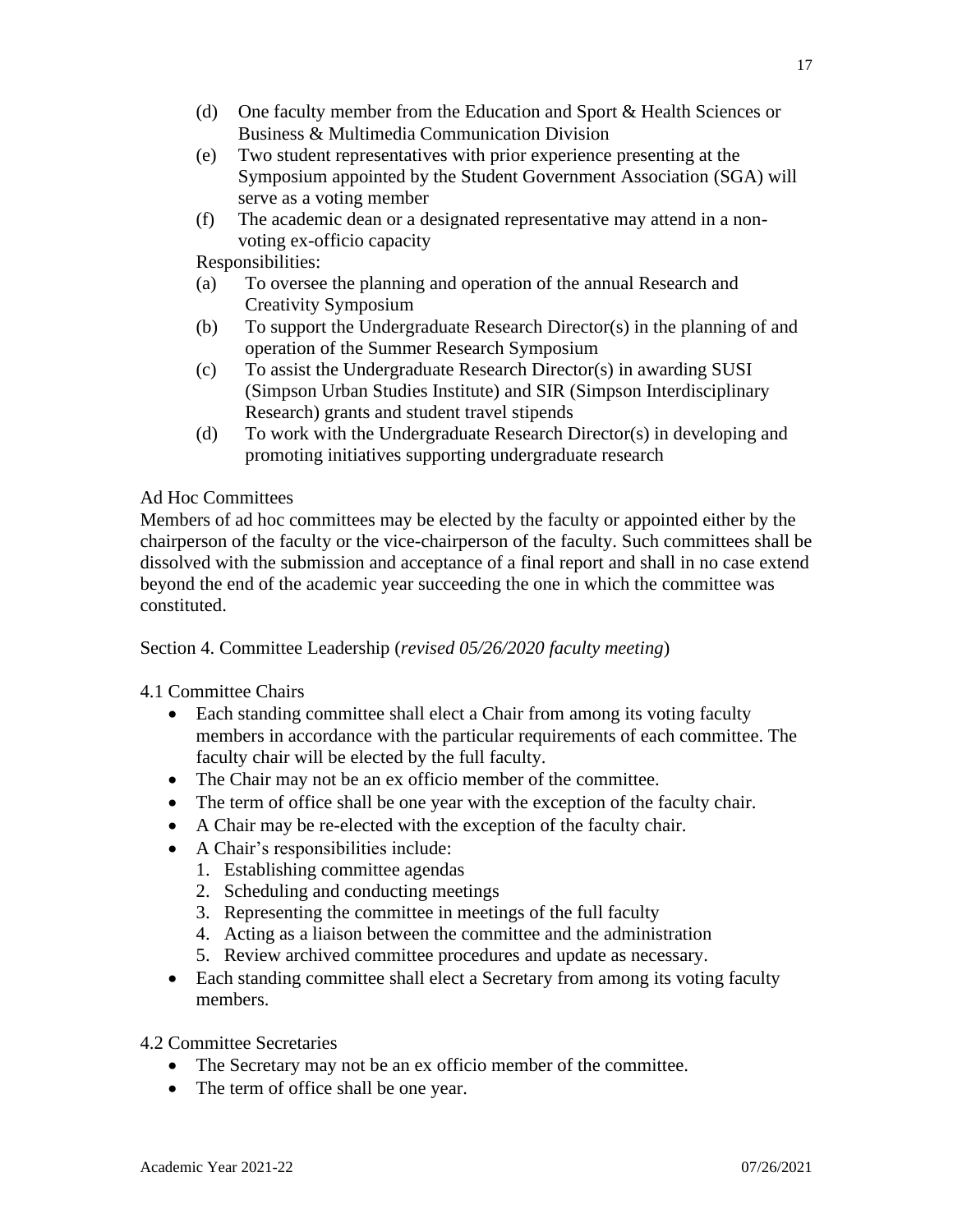- A Secretary may be re-elected.
- A Secretary's responsibilities include:
	- 1. Keeping minutes of the committee
	- 2. Soliciting the approval of the committee for those minutes
	- 3. Collecting the official electronic correspondence of the committee to be included with the minutes
	- 4. Making minutes available to:
		- a. Other members of the current committee
		- b. Dean of Academic Affairs
		- c. Incoming chair and secretary once they are elected
		- d. Official records of the college as defined by established procedures
- 4.3 Representatives to the Board of Trustees (*revised 05/26/2020 faculty meeting*) Membership:
	- (a) The faculty chair and the chairs of the Educational Policy and Curriculum Committee, and the Faculty Personnel Committee shall serve as faculty representatives to the Board of Trustees.
	- (b) The faculty shall elect one at-large representative for a one-year term during the May elections.

(a) Attend meetings of the Board of Trustees following the bylaws set by the Board:

Members of the faculty will serve as representatives of the faculty to the Board and will be invited to attend the Board meetings as guests and to attend the following designated committees. They may, however, elect to attend a committee meeting of their choice when circumstances warrant, with the permission of the committee chair or the administrator support person. They will have no voting power on either the Board or on the committees, but may be asked to provide faculty perspectives to either body, and should expect to report on committee deliberations to the faculty.

- The chair of the Educational Policy and Curriculum Committee may attend the meetings of the Committee on Learning Programs.
- The chair of the Faculty Personnel Committee may attend the meetings of the Committee on College Advancement.
- The faculty chair may attend the meetings of the Committee on Resource Management.
- The at-large faculty representative may attend the meetings of the Committee on Enrollment Management.
- (b) Faculty representatives may, at their discretion, present reports to the faculty.